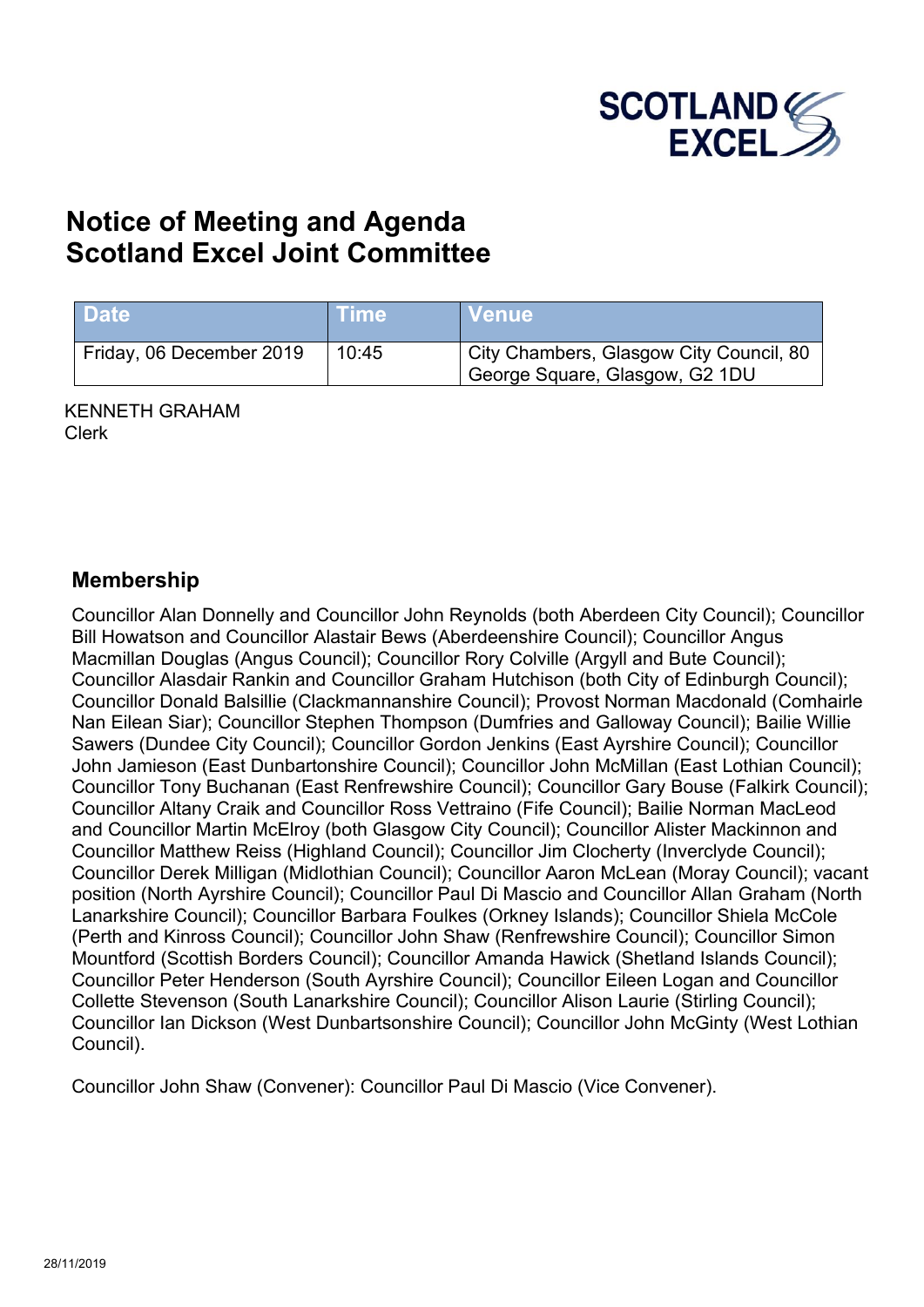### **Further Information**

This is a meeting which is open to members of the public.

A copy of the agenda and reports for this meeting will be available for inspection prior to the meeting at the Customer Service Centre, Renfrewshire House, Cotton Street, Paisley and online at <http://renfrewshire.cmis.uk.com/renfrewshire/CouncilandBoards.aspx> For further information, please either email [democratic-services@renfrewshire.gov.uk](mailto:democratic-services@renfrewshire.gov.uk) or telephone 0141 618 7112.

#### **Members of the Press and Public**

Members of the press and public wishing to attend the meeting should report to the customer service centre where they will be met and directed to the meeting.